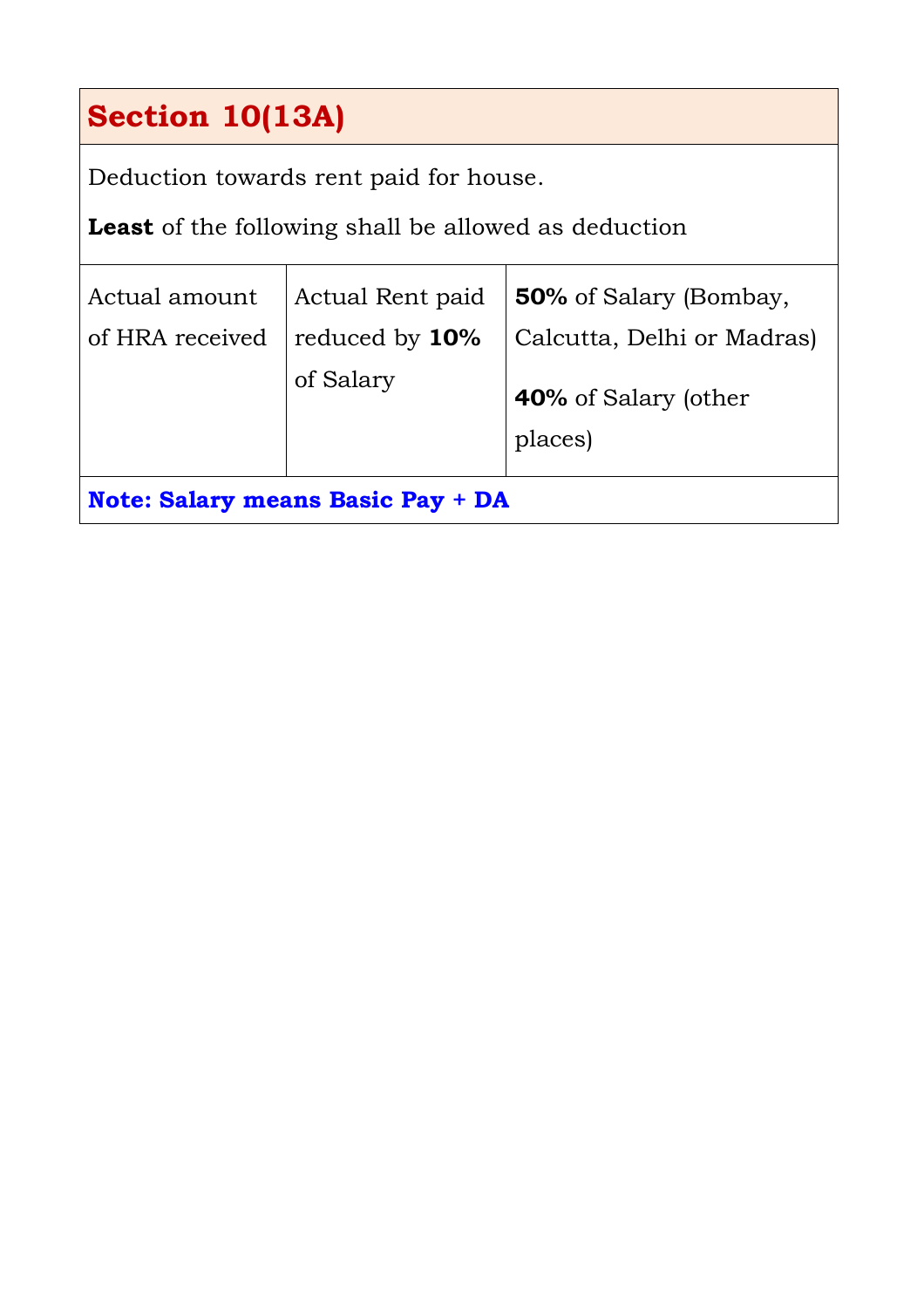| Section 10(14) Rule 2BB                                                                                                                               |                                                      |
|-------------------------------------------------------------------------------------------------------------------------------------------------------|------------------------------------------------------|
| Children Education Allowance                                                                                                                          | <b>Rs. 100</b> per month per<br>child for 2 children |
| Hostel Subsidy (Allowance)                                                                                                                            | <b>Rs. 300</b> per month per<br>child for 2 children |
| Transport allowance granted to an<br>employee, who is blind or deaf and<br>dumb or orthopedically handicapped<br>with disability of lower extremities | Rs. 3200 per month                                   |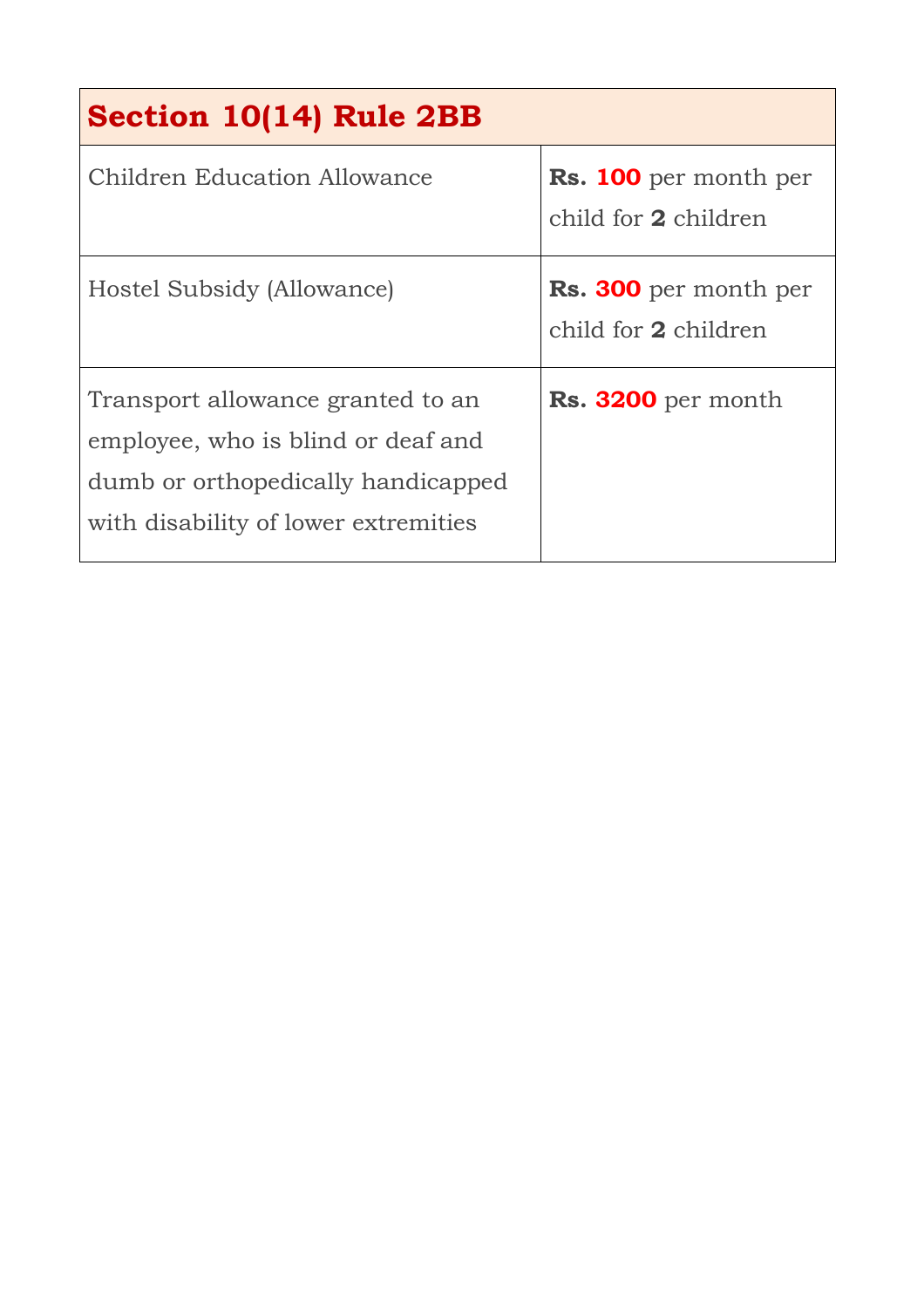| <b>Section 16</b> |                           |                                                                   |  |
|-------------------|---------------------------|-------------------------------------------------------------------|--|
| 16(id)            | <b>Standard Deduction</b> | ₹ 50,000                                                          |  |
| 16(ii)            | Entertainment Allowance   | $1/5$ <sup>th</sup> of salary, or<br>₹ 5,000<br>whichever is less |  |
| 16(iii)           | Professional Tax          | <b>Actual amount</b>                                              |  |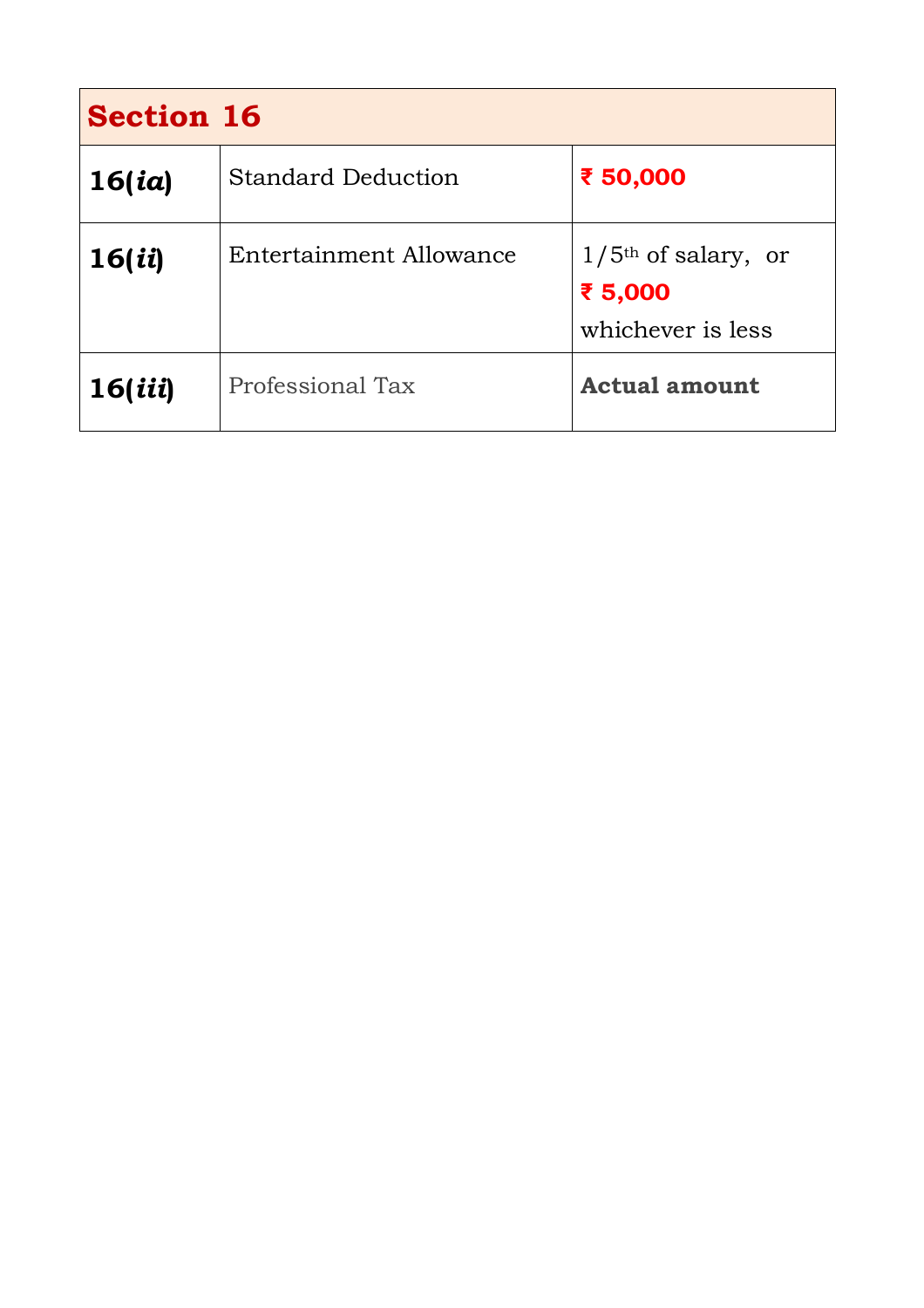# **Section 24 (B)**

Deduction on interest paid on housing loan and housing improvement loan.

| Nature of<br><b>Property</b> | When loan<br>was taken   | <b>Purpose of loan</b>                           | <b>Allowable</b><br>(Maximum<br>limit)      |
|------------------------------|--------------------------|--------------------------------------------------|---------------------------------------------|
| Self-Occupied                | On or after<br>1/04/1999 | Construction or<br>purchase of house<br>property | ₹ 2,00,000                                  |
|                              | On or after<br>1/04/1999 | For Repairs of<br>house property                 | ₹ 30,000                                    |
| Let Out                      | Any time                 | Construction or<br>purchase of house<br>property | <b>Actual value</b><br>without any<br>limit |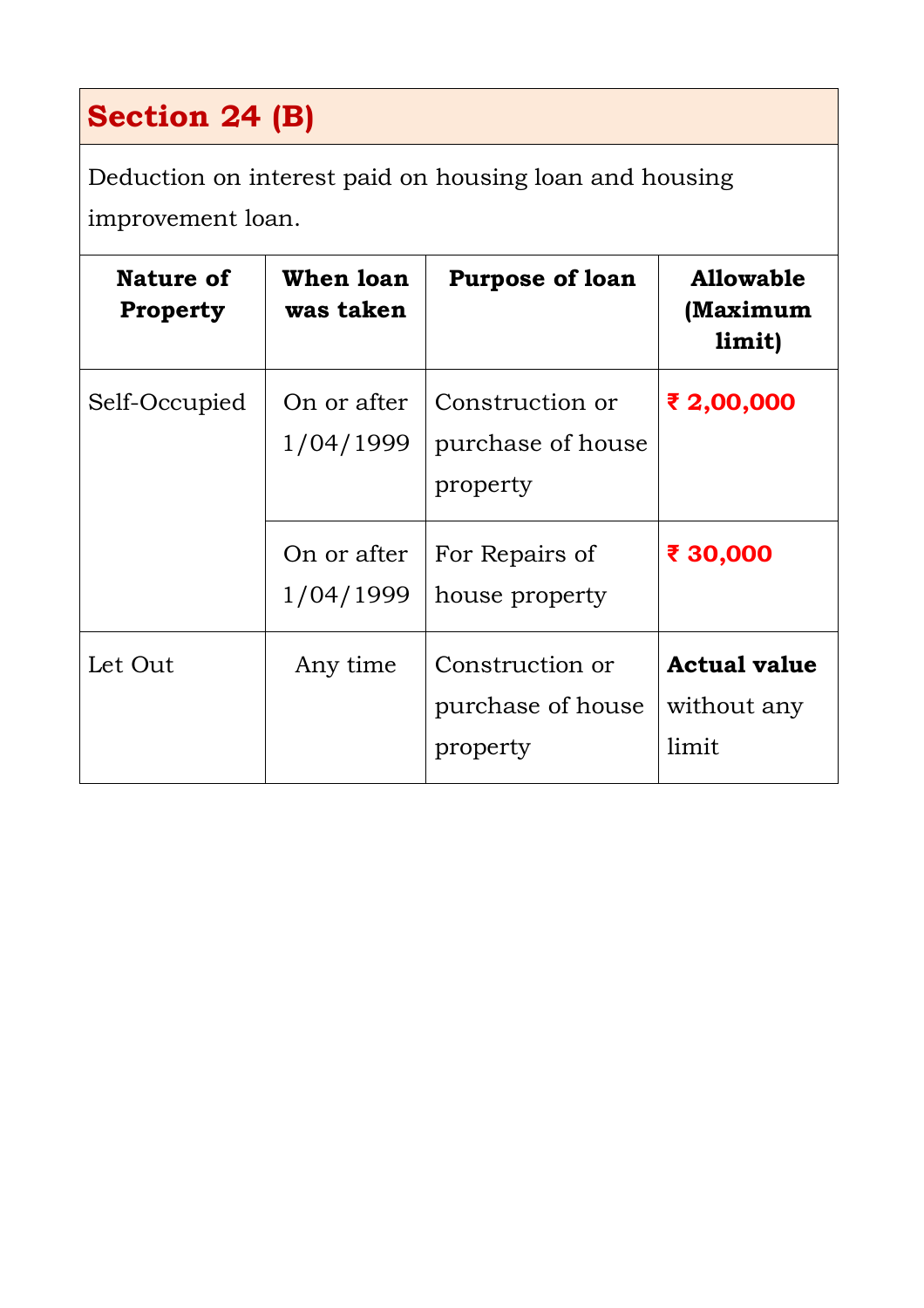| <b>Section 80C, 80CCC, 80CCD(1)</b>                                             |                                                                                                                                                                                                                           |  |
|---------------------------------------------------------------------------------|---------------------------------------------------------------------------------------------------------------------------------------------------------------------------------------------------------------------------|--|
| <b>80C</b>                                                                      | • Life Insurance Premium<br>• Provident Fund<br>• CGEGIS contribution<br>• Subscription to certain equity shares<br>• Tuition Fees<br>• National Savings Certificate<br>• Housing Loan Principal<br>• Other various items |  |
| 80CCC                                                                           | Annuity plan of LIC or other insurer towards<br>Pension Scheme                                                                                                                                                            |  |
| 80CCD(1)                                                                        | Employee contribution in National Pension<br>Scheme (NPS)                                                                                                                                                                 |  |
| <b>NOTE:</b> Combined deduction limit of 80C, 80CCC & 80CCD(1) is<br>₹ 1,50,000 |                                                                                                                                                                                                                           |  |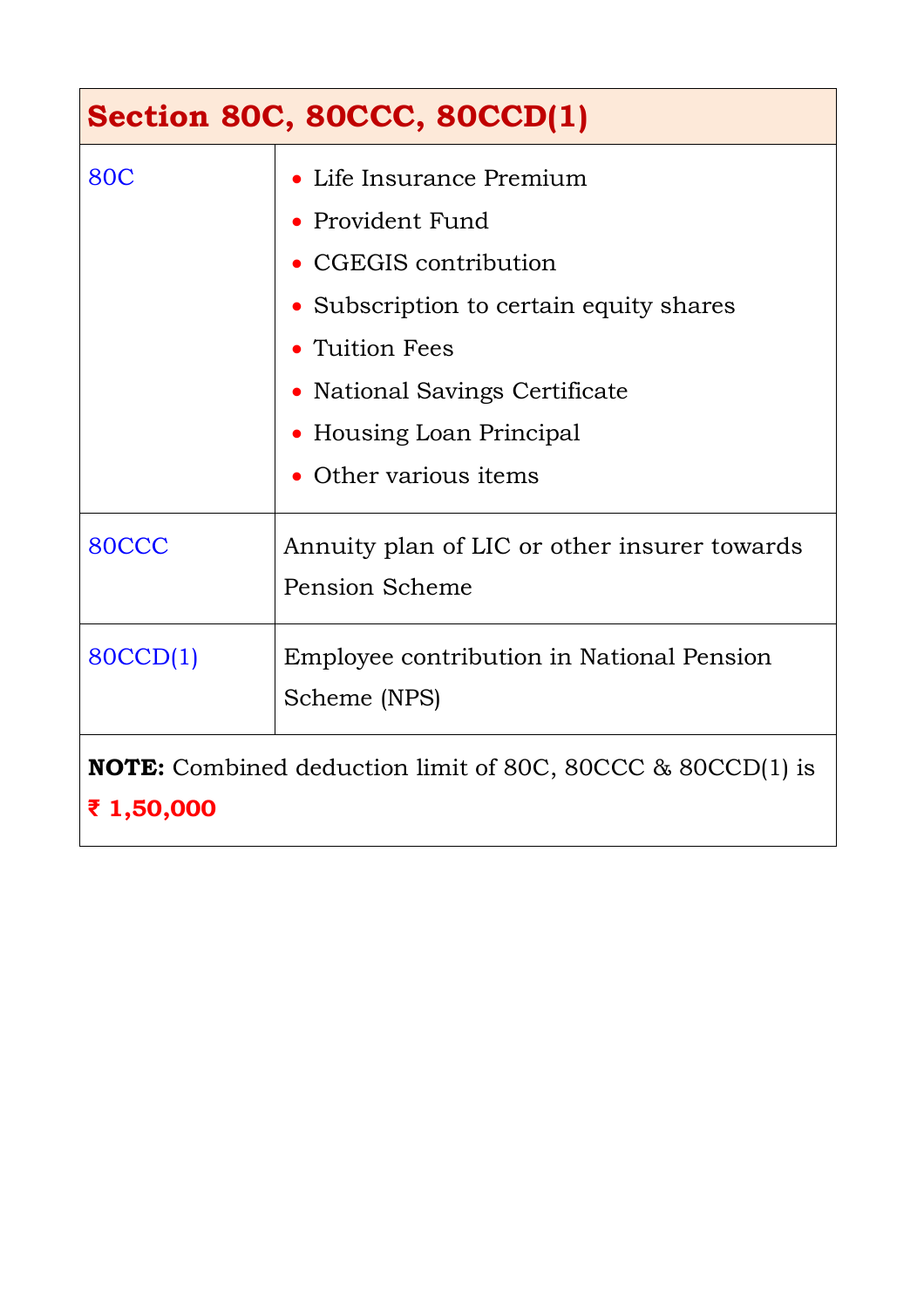| <b>Section 80 CCD (1B)</b>                                                                                   |                             |  |
|--------------------------------------------------------------------------------------------------------------|-----------------------------|--|
| Deduction towards payments made to<br>National Pension Scheme, excluding<br>deduction claimed under 80CCD(1) | Deduction limit<br>₹ 50,000 |  |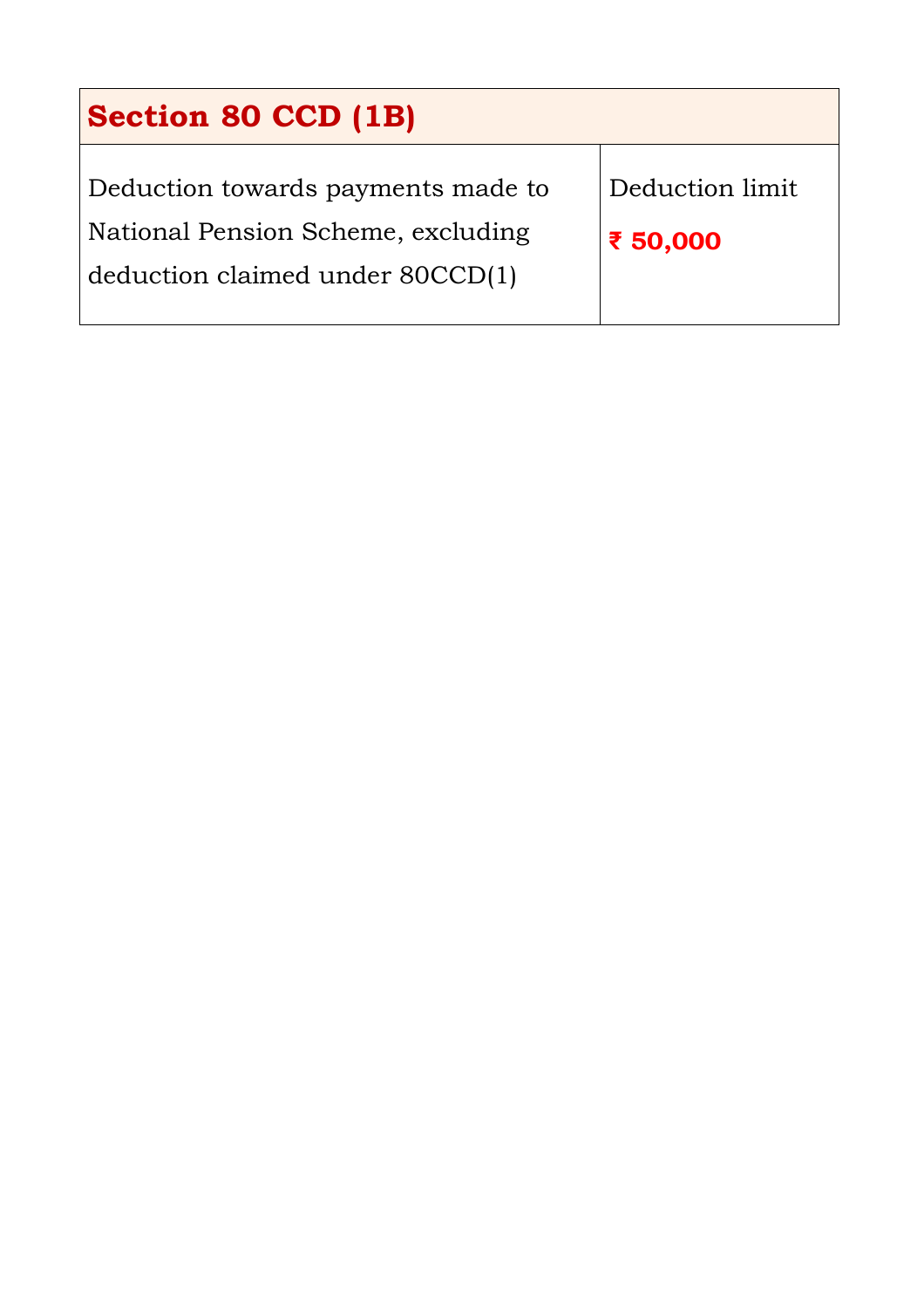# **Section 80 CCD (2)**

Deduction towards contribution made by an employer to the National Pension Scheme of Central Government

| If Employer is <b>Central Government</b>                     | Deduction limit<br>of 14% of salary |
|--------------------------------------------------------------|-------------------------------------|
| If Employer is a <b>State Government</b> ,<br>PSU, or Others | Deduction limit<br>of 10% of salary |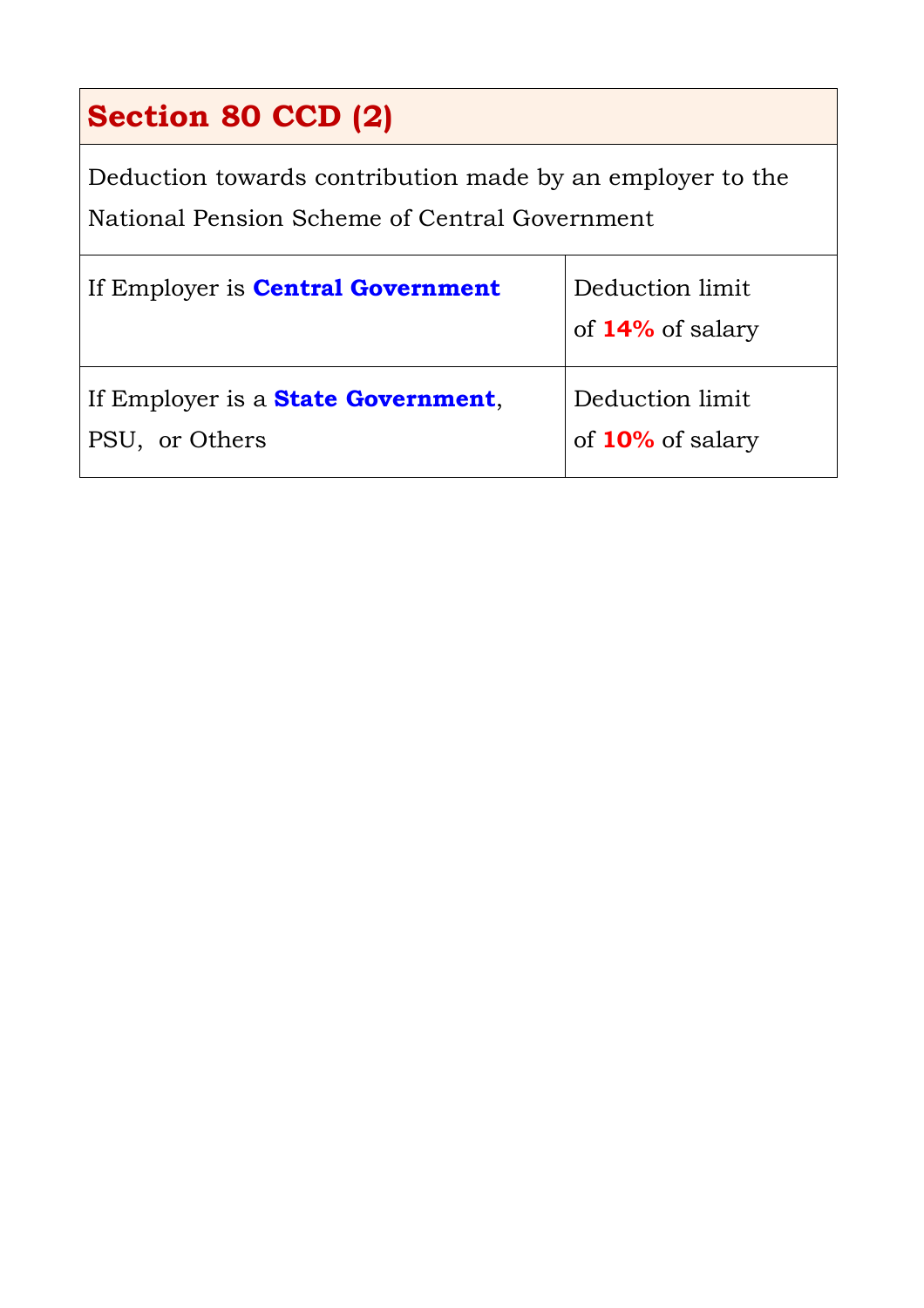| <b>Section 80D</b>                         |                                                                                                                              |
|--------------------------------------------|------------------------------------------------------------------------------------------------------------------------------|
| For Self / Spouse or<br>Dependent Children | ∣ ₹ 25,000<br>$\vert \xi$ 50,000 (if any person is above 60 years)                                                           |
|                                            | ₹ 5,000 for Preventive health check up,<br>included in above limit                                                           |
| <b>For Parents</b>                         | ₹ 25,000<br>₹ 50,000 (if any person is above 60 years)<br>₹ 5,000 for Preventive health check up,<br>included in above limit |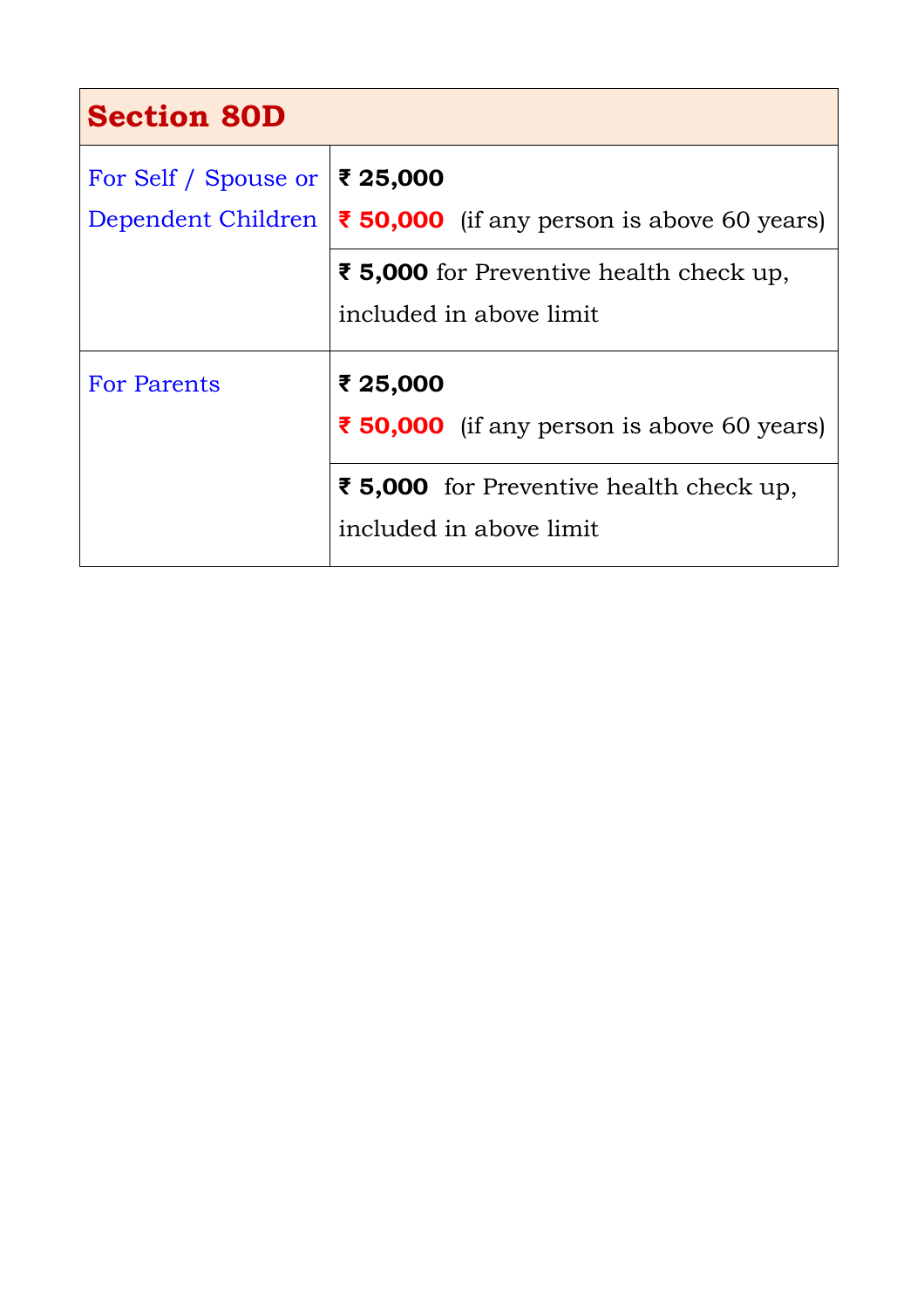# **Section 80DD**

| Deduction towards payments  | Flat deduction of ₹75,000                    |  |
|-----------------------------|----------------------------------------------|--|
| made towards Maintenance or | available for a person with                  |  |
| Medical treatment of a      | Disability, irrespective of                  |  |
| Disabled Dependent, or      | expense incurred                             |  |
| Paid / Deposited any amount | The deduction is $\bar{\mathbf{z}}$ 1,25,000 |  |
| under relevant approved     | if the person has Severe                     |  |
| scheme                      | Disability (80% or more)                     |  |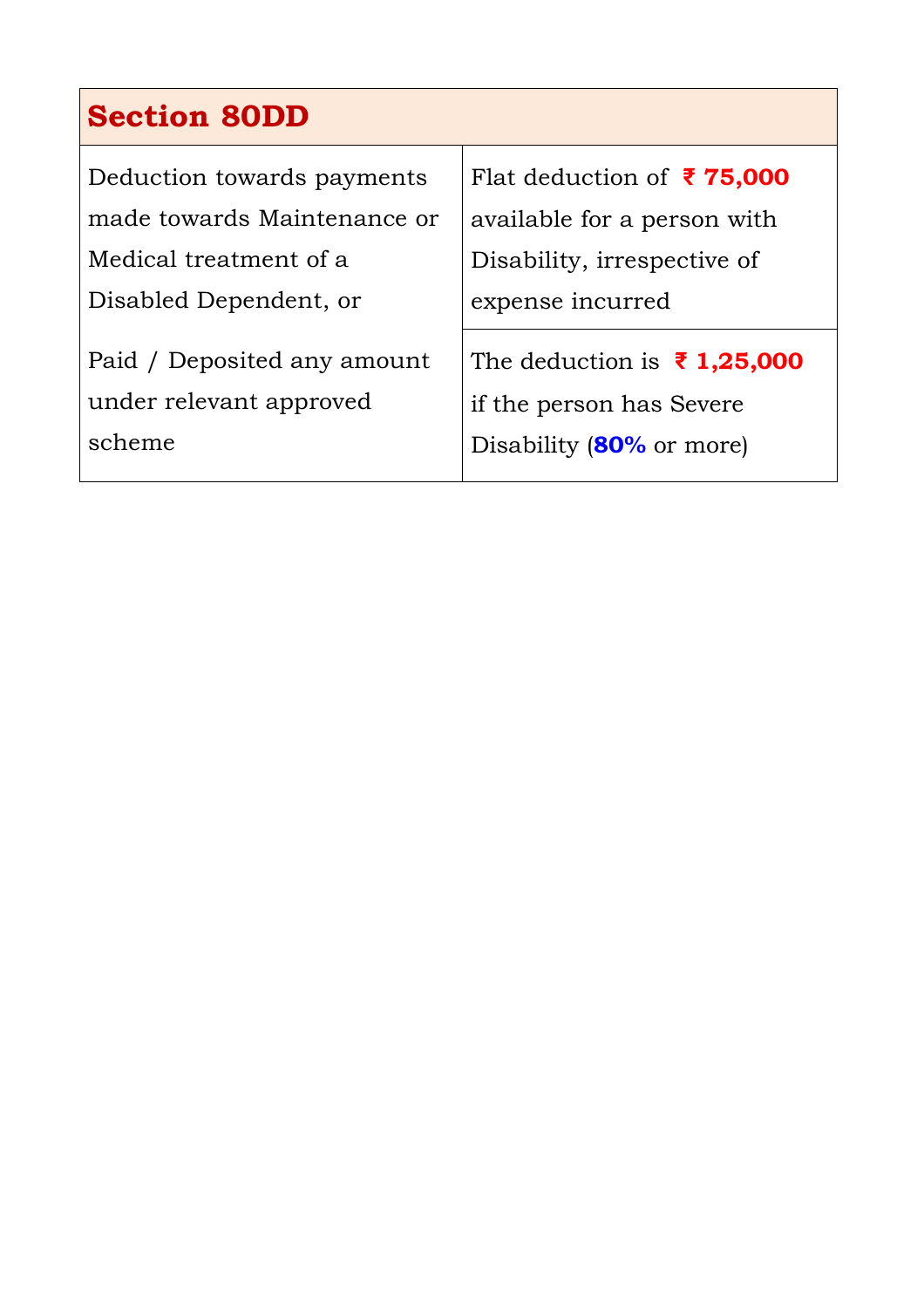| <b>Section 80DDB</b>                                            |  |  |
|-----------------------------------------------------------------|--|--|
| Deduction towards payments made Deduction limit                 |  |  |
| ₹40,000                                                         |  |  |
| or Dependant for specified diseases $ \xi $ 1,00,000 (if Senior |  |  |
| Citizen)                                                        |  |  |
|                                                                 |  |  |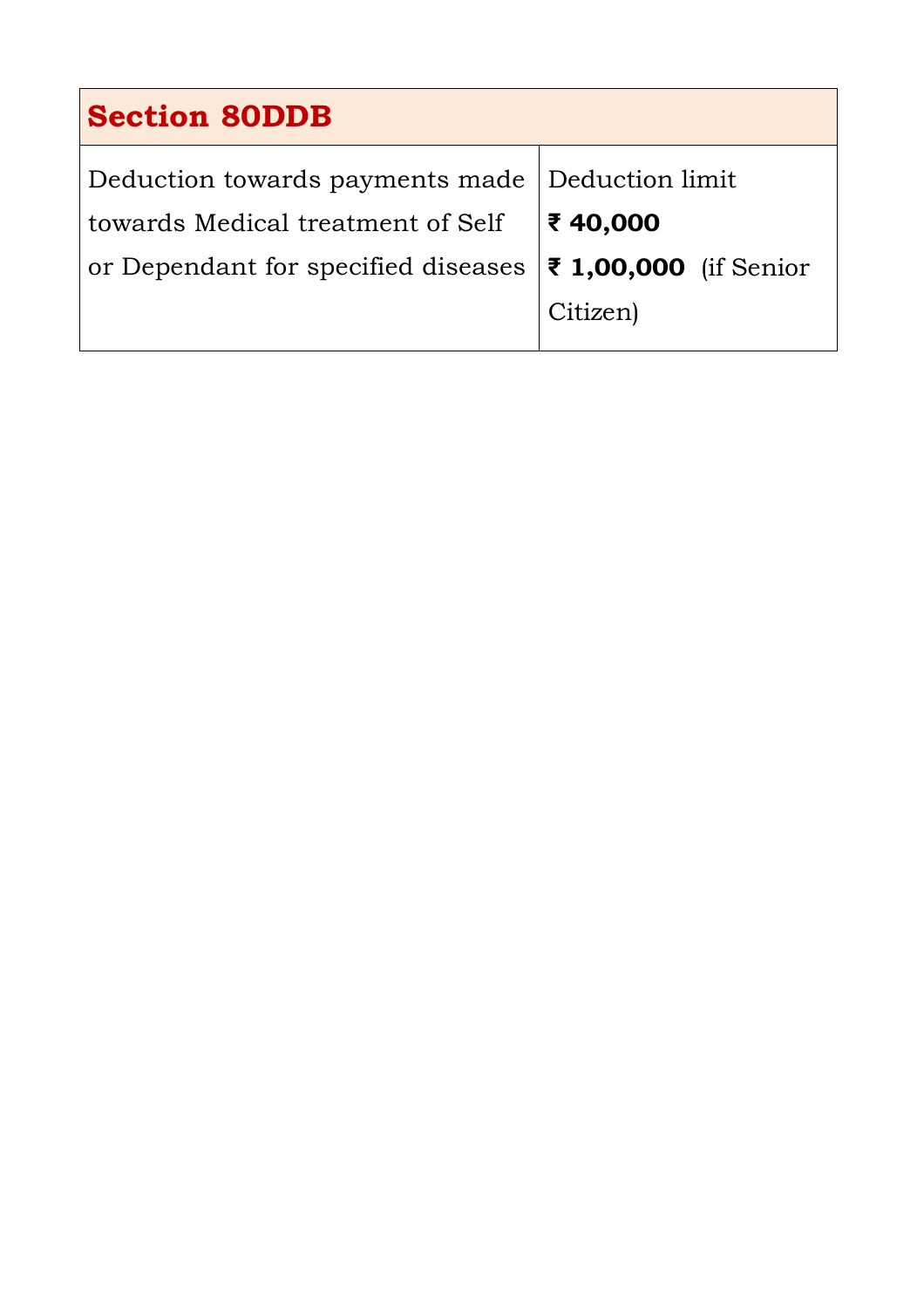| <b>Section 80E</b>                   |                     |  |
|--------------------------------------|---------------------|--|
| Deduction towards interest payments  | Total amount paid   |  |
| made on Loan for Higher Education of | towards interest on |  |
| Self or relative                     | loan taken          |  |

 $\mathsf{l}$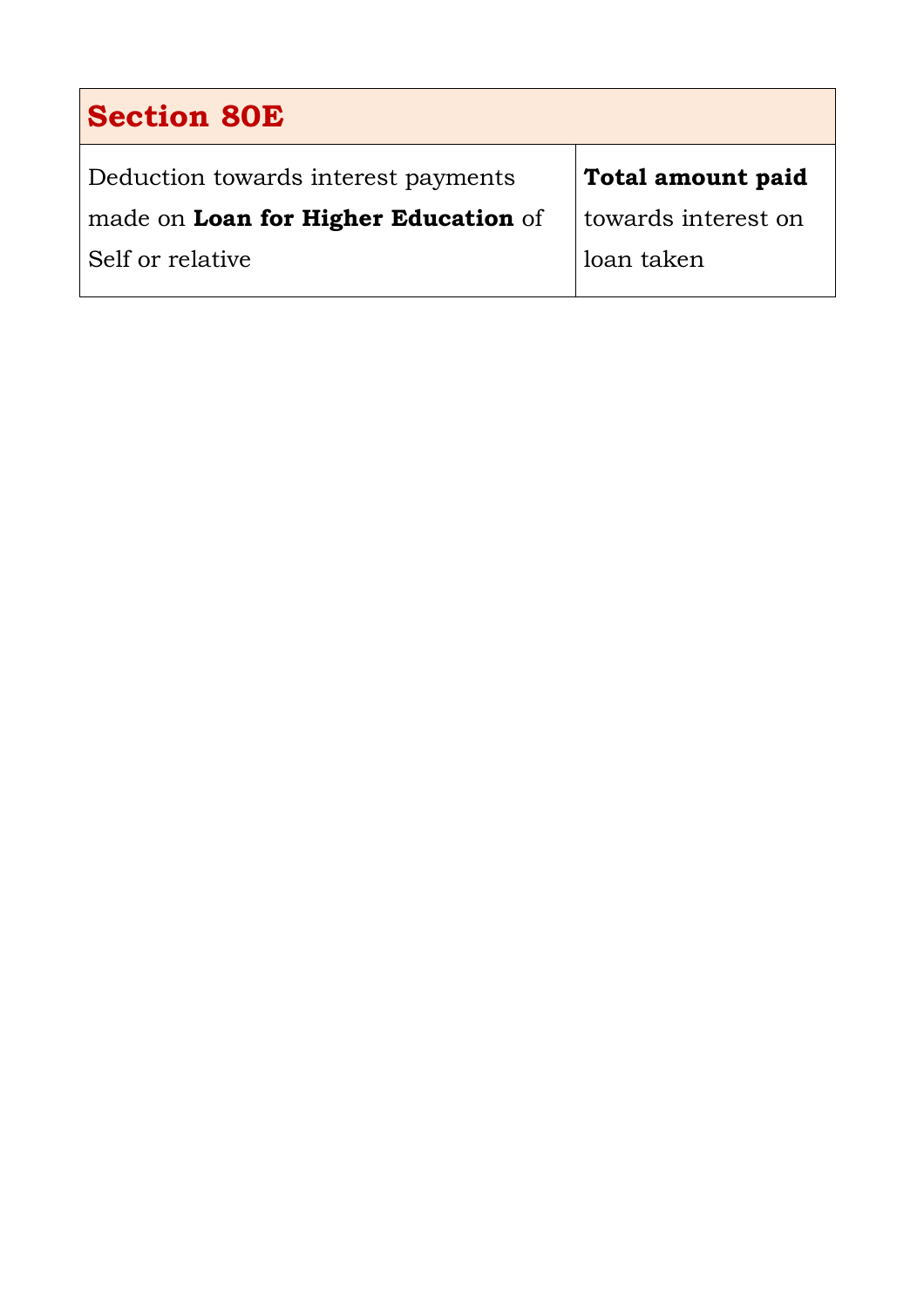| <b>Section 80EE</b>                       |                      |  |
|-------------------------------------------|----------------------|--|
| Deduction towards interest payments       | Deduction limit of   |  |
| made on loan taken for acquisition of     | ₹ 50,000             |  |
| residential house property where the loan | on the interest paid |  |
| is sanctioned between                     | on loan taken        |  |
| 1st April 2016 to 31st March 2017         |                      |  |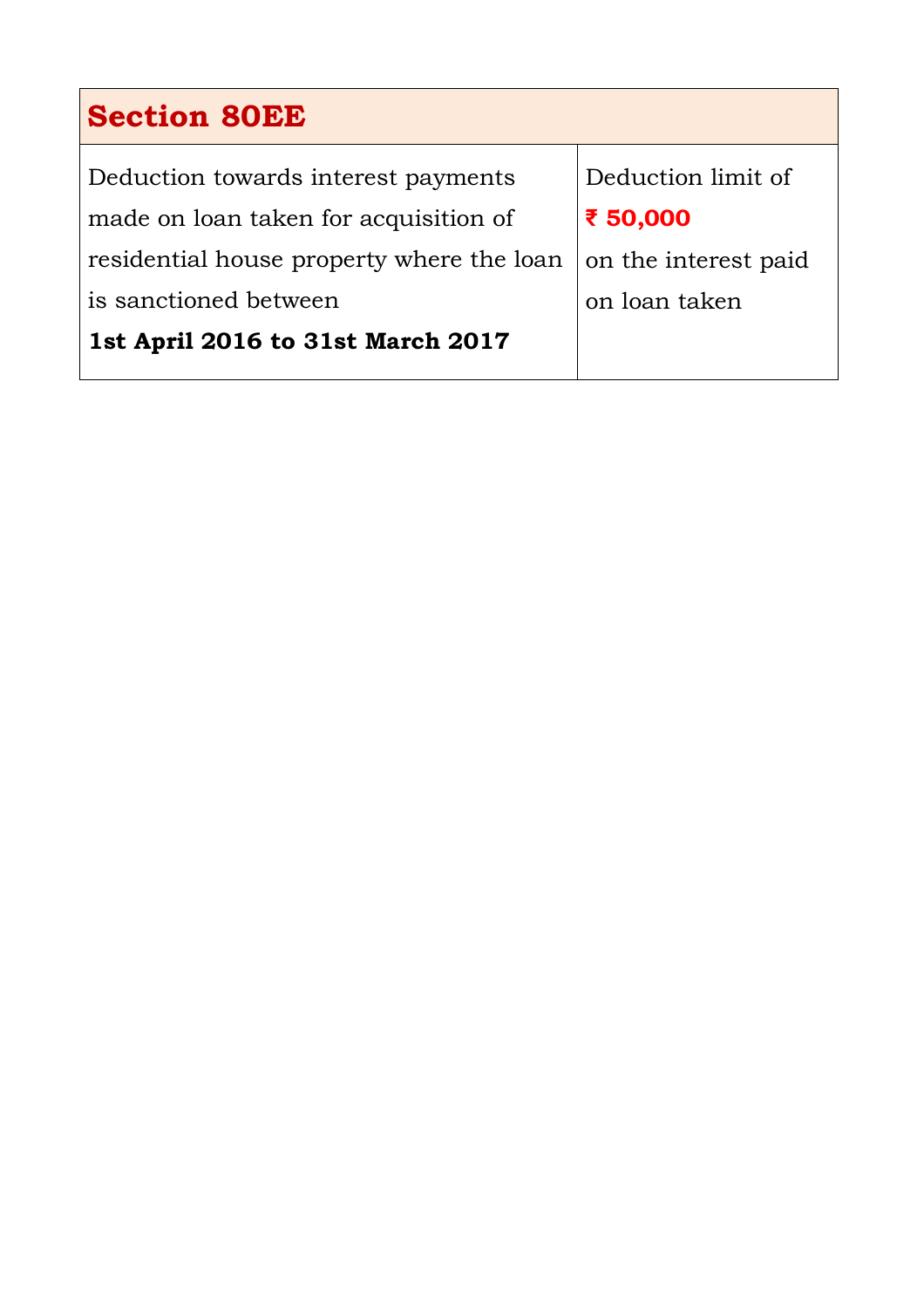#### **Section 80EEA**

Deduction available only to individuals towards interest payments made on loan taken for acquisition of residential house property for the first time where the loan is sanctioned between

#### **1st April 2019 to 31st March 2022**

& deduction should not have been claimed u/s 80EE

Deduction limit of **₹ 1,50,000** on the interest paid on loan taken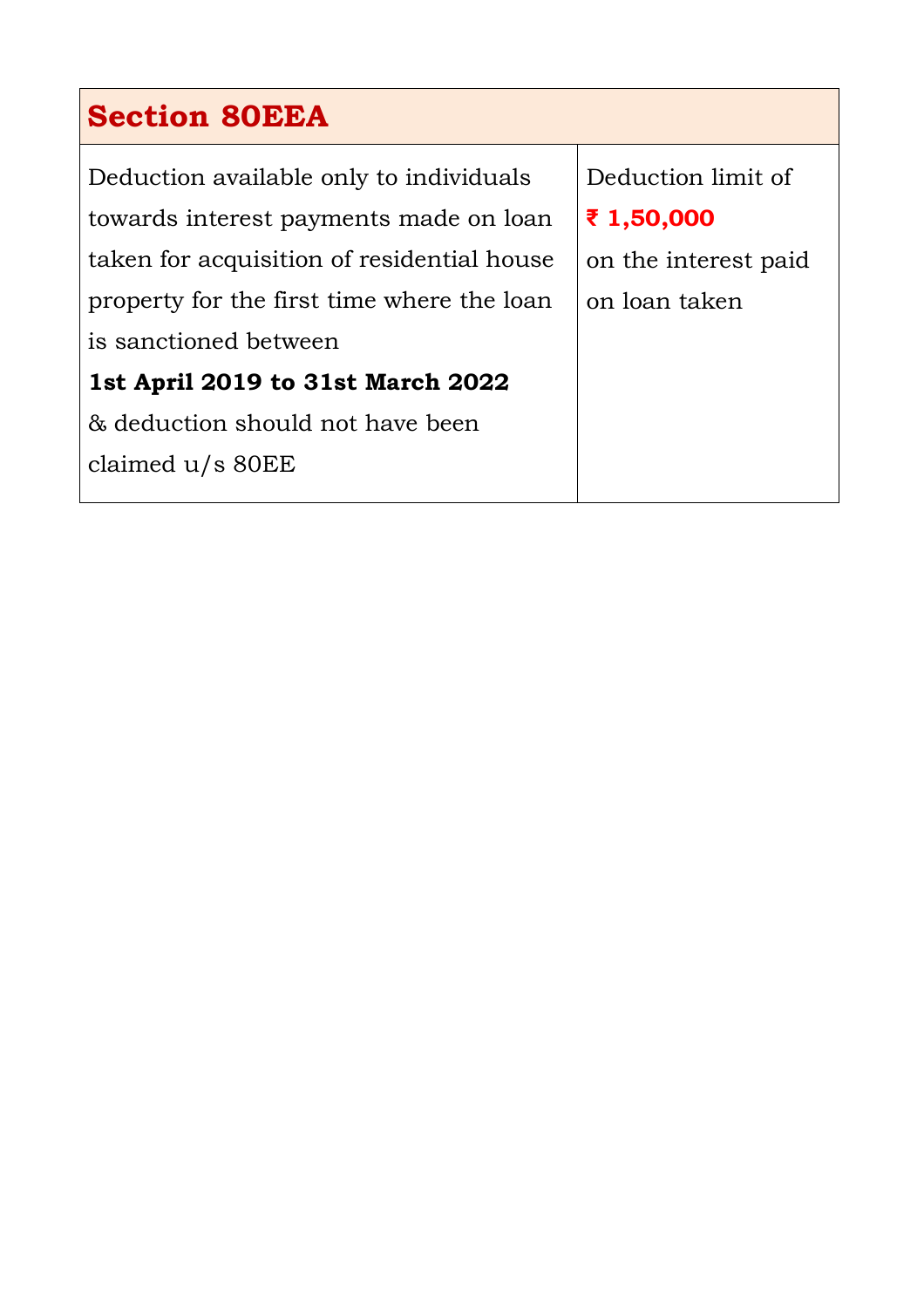#### **Section 80EEB**

Deduction towards interest payments made on loan for purchase of Electric Vehicle where the loan is sanctioned between

**1st April 2019 to 31st March 2023**

Deduction limit of **₹ 1,50,000** on the interest paid on loan taken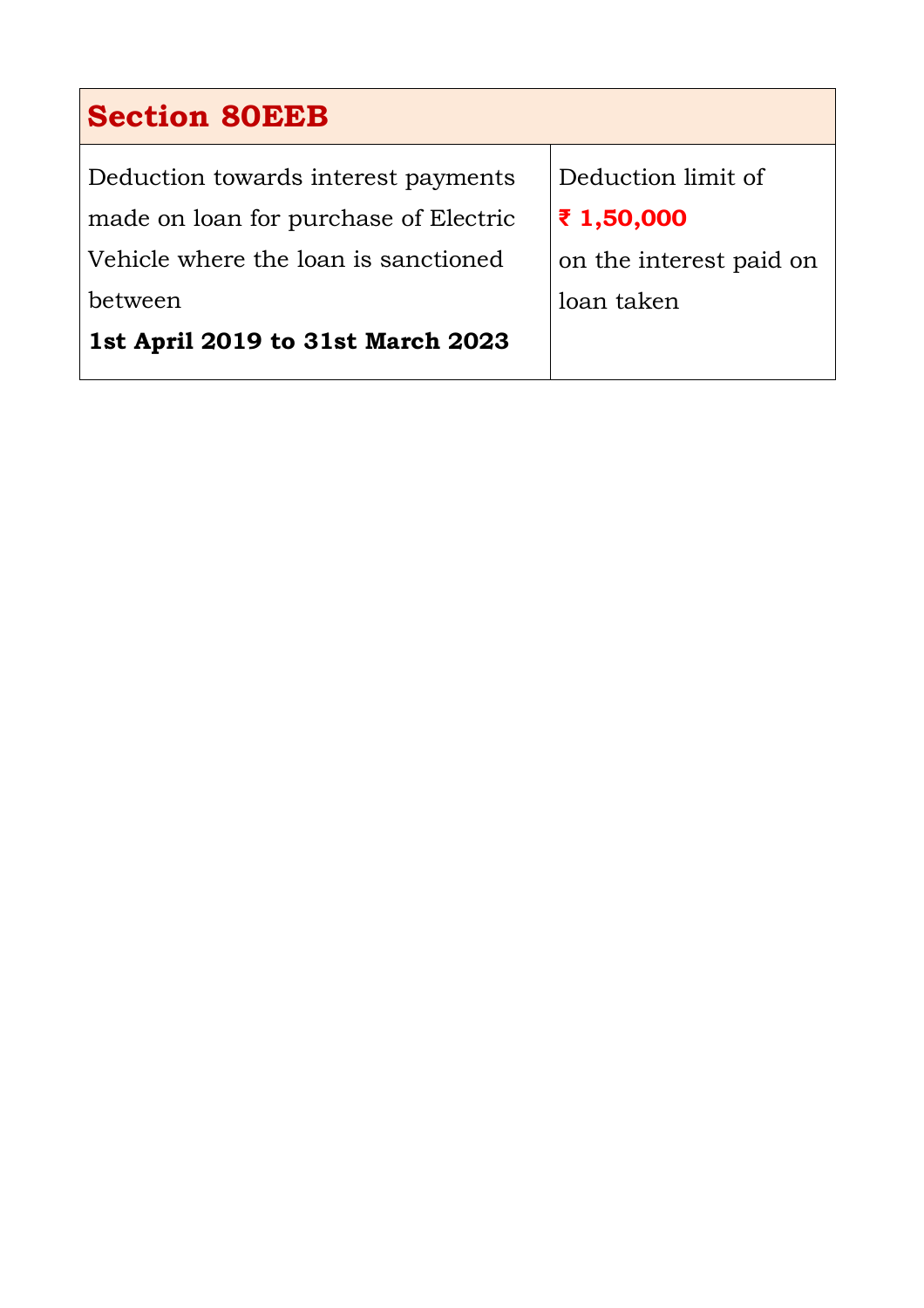### **Section 80G**

Deduction towards Donations made to prescribed Funds,

Charitable Institutions, etc.

Donation are eligible for deduction under the below categories:

| Without any              | 100% deduction                                                                       | <b>Note</b> : No deduction shall be |  |
|--------------------------|--------------------------------------------------------------------------------------|-------------------------------------|--|
| limit                    | allowed under this section in<br><b>50%</b> deduction<br>respect of donation made in |                                     |  |
|                          |                                                                                      | cash exceeding Rs. 2000/-           |  |
| With qualifying<br>limit | 100% deduction                                                                       |                                     |  |
|                          | <b>50%</b> deduction                                                                 |                                     |  |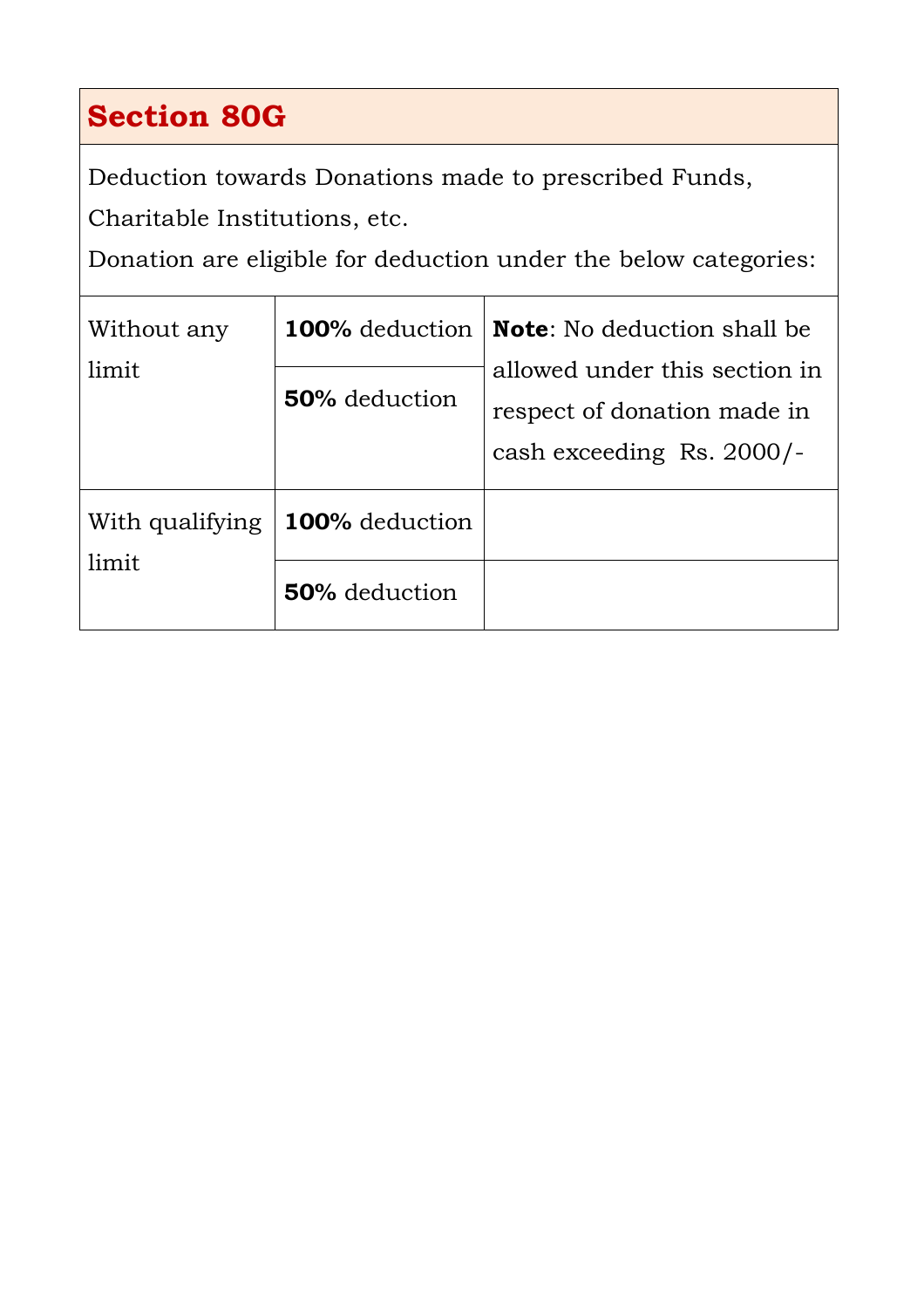### **Section 80GG**

Deduction towards rent paid for house & applicable to only those who are self-employed or for whom HRA is not part of Salary.

**Least** of the following shall be allowed as deduction

| Rent paid reduced $ \xi 5,000$                            |           | <b>25%</b> of Total Income |  |  |
|-----------------------------------------------------------|-----------|----------------------------|--|--|
| by $10\%$ of Total                                        |           | (excluding long term       |  |  |
| Income                                                    | per month | capital gains, short term  |  |  |
|                                                           |           | capital gains)             |  |  |
| Note: Form 10BA to be filled for claiming this deduction. |           |                            |  |  |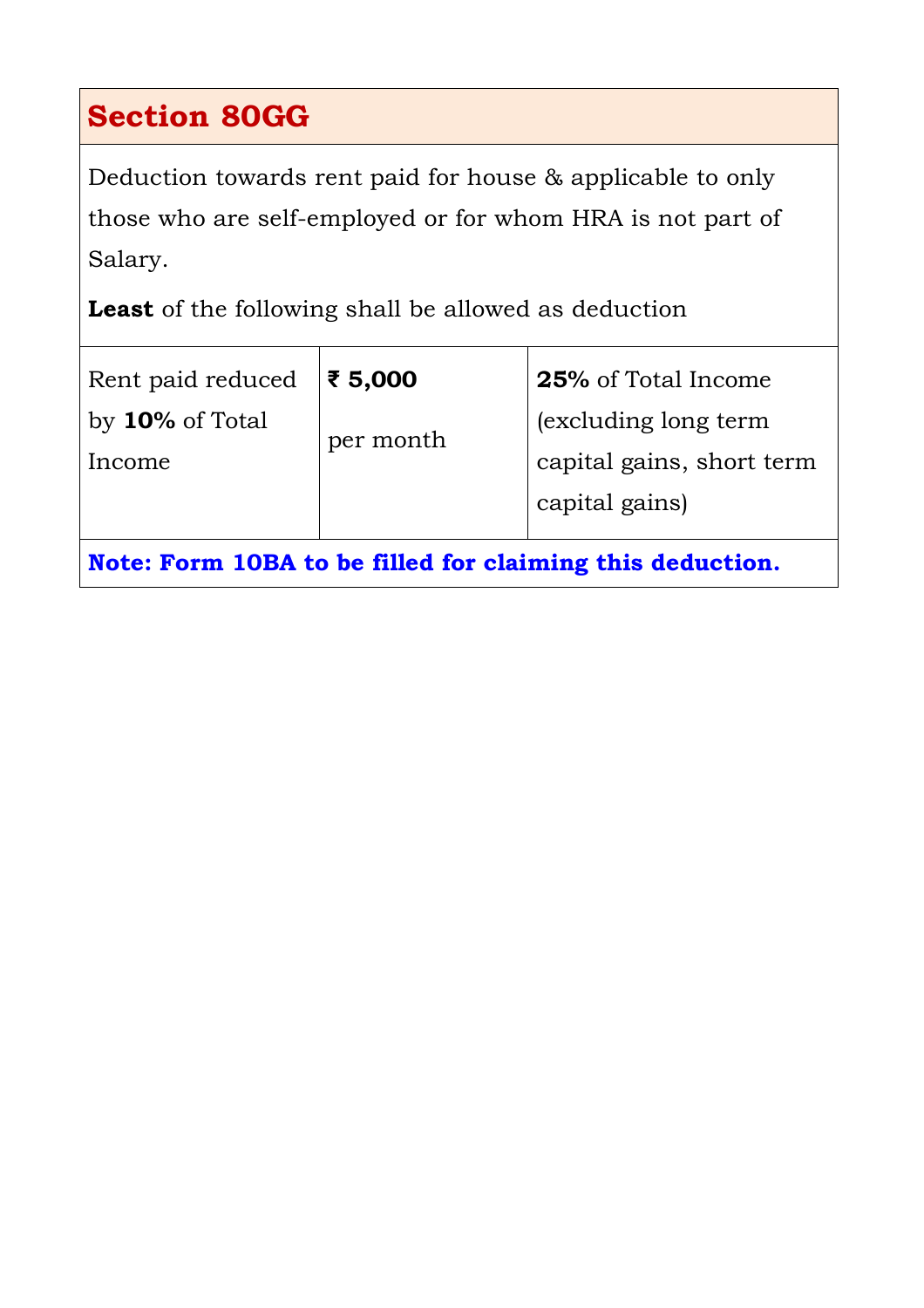## **Section 80GGA**

Deduction towards Donations made for Scientific Research or Rural Development

**Note:** No deduction shall be allowed under this Section in respect of donation made in cash exceeding ₹ 2000/- or if Gross Total Income includes income from Profit / Gains of Business / Profession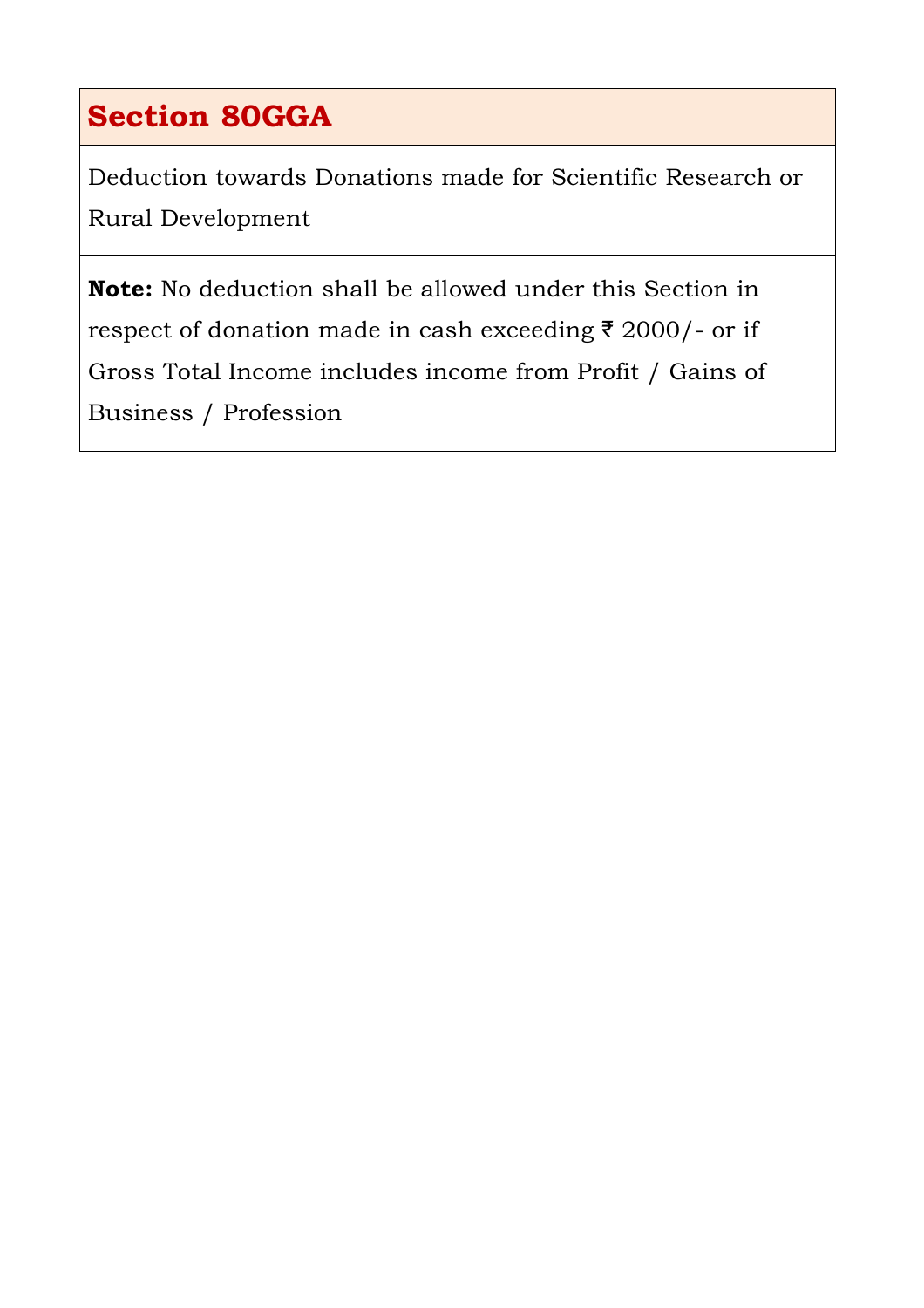## **Section 80GGC**

Deduction towards Donations made to Political Party or Electoral Trust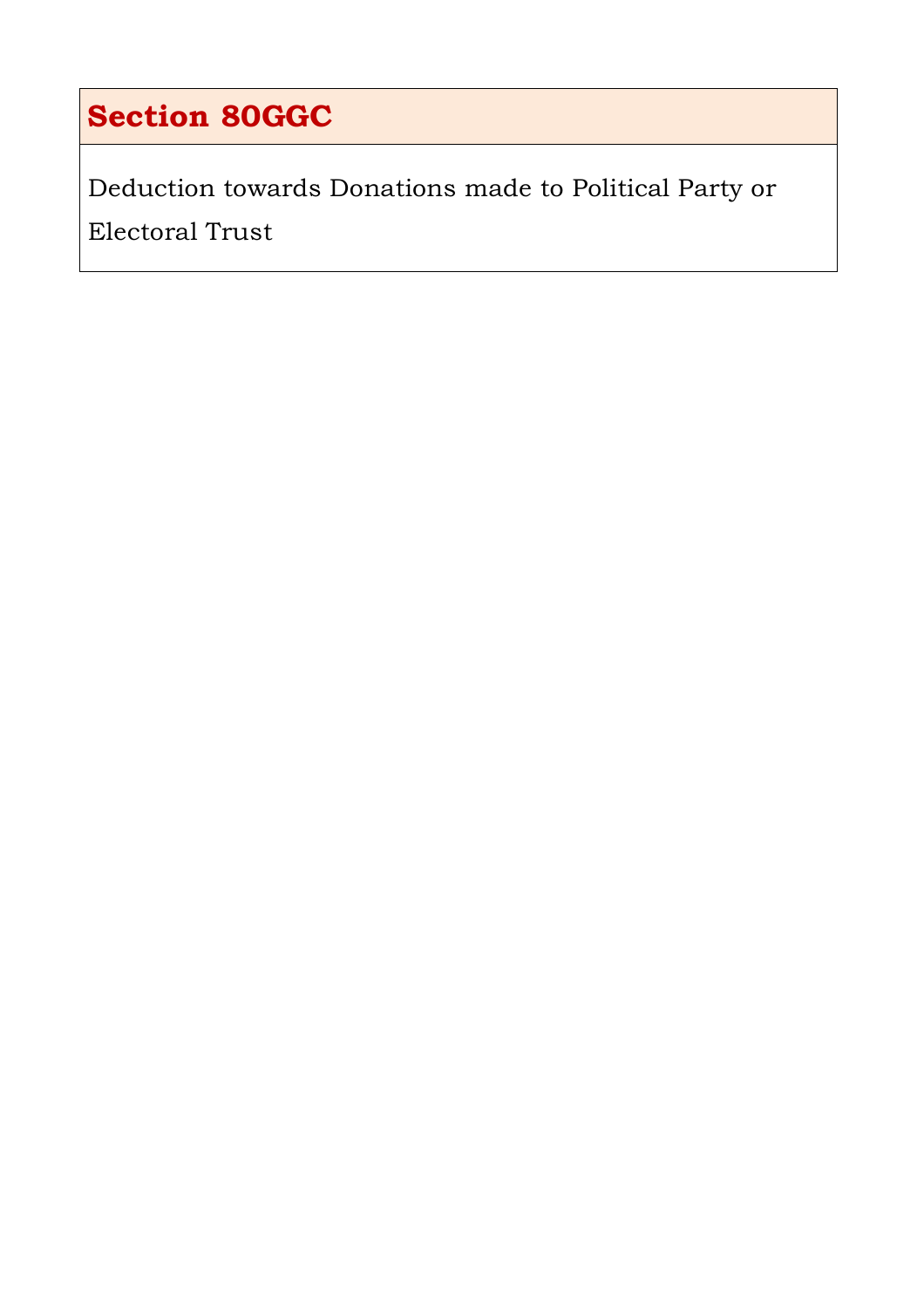| <b>Section 80TTA and 80TTB</b> |                                                                                     |                                |  |  |
|--------------------------------|-------------------------------------------------------------------------------------|--------------------------------|--|--|
| 80TTA                          | Deduction on interest received<br>on saving bank accounts by<br>Non-Senior Citizens | Deduction limit of<br>₹ 10,000 |  |  |
| 80TTB                          | Deduction on interest received<br>on deposits by Senior Citizens                    | Deduction limit of<br>₹ 50,000 |  |  |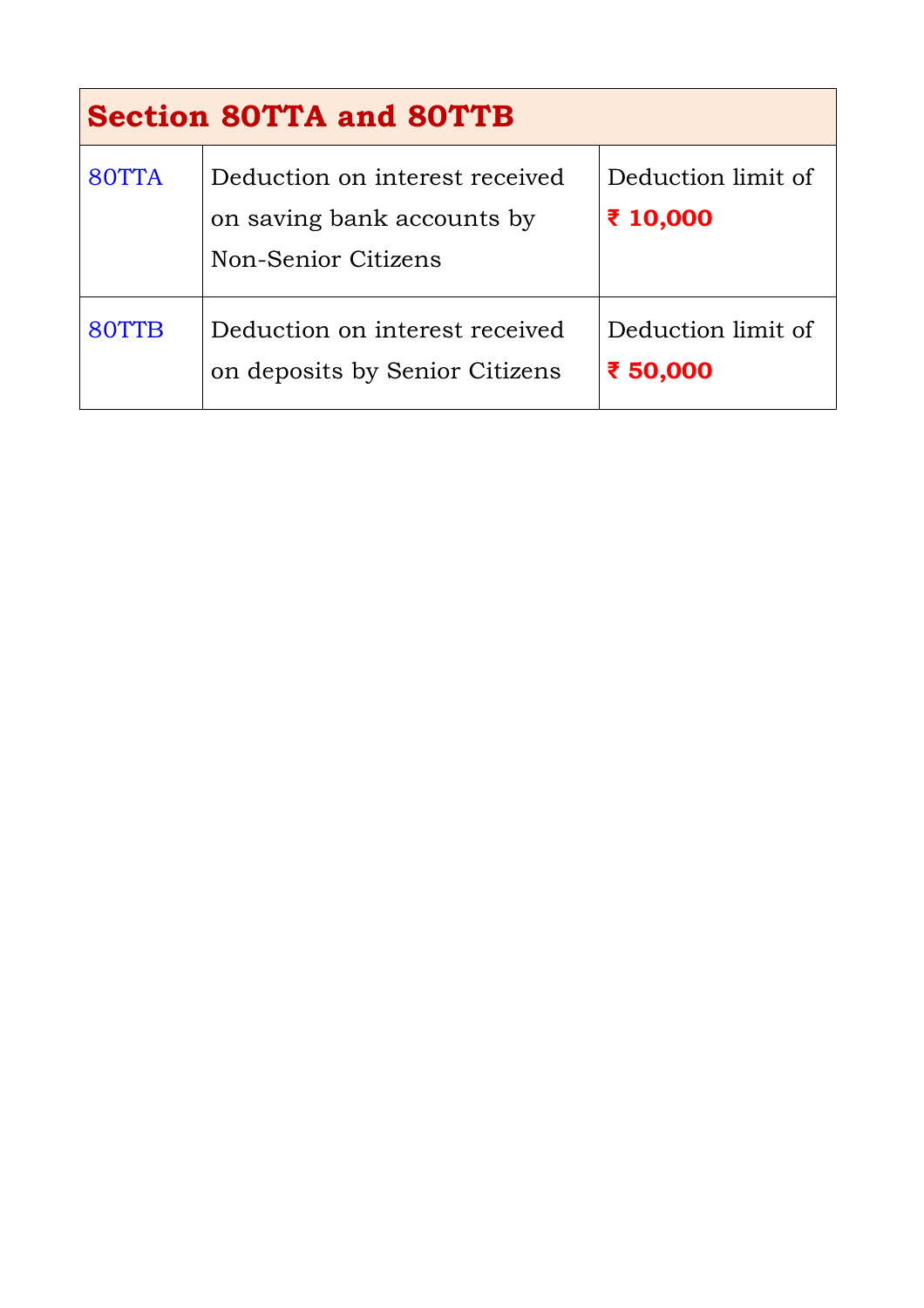| <b>Section 80U</b>                                                                             |                     |
|------------------------------------------------------------------------------------------------|---------------------|
| Deduction for a person with Disability,<br>irrespective of expense incurred                    | <b>Flat ₹75,000</b> |
| deduction for a person with <b>Severe</b><br><b>Disability (80% or more)</b> , irrespective of | Flat ₹ 1,25,000     |
| expense incurred                                                                               |                     |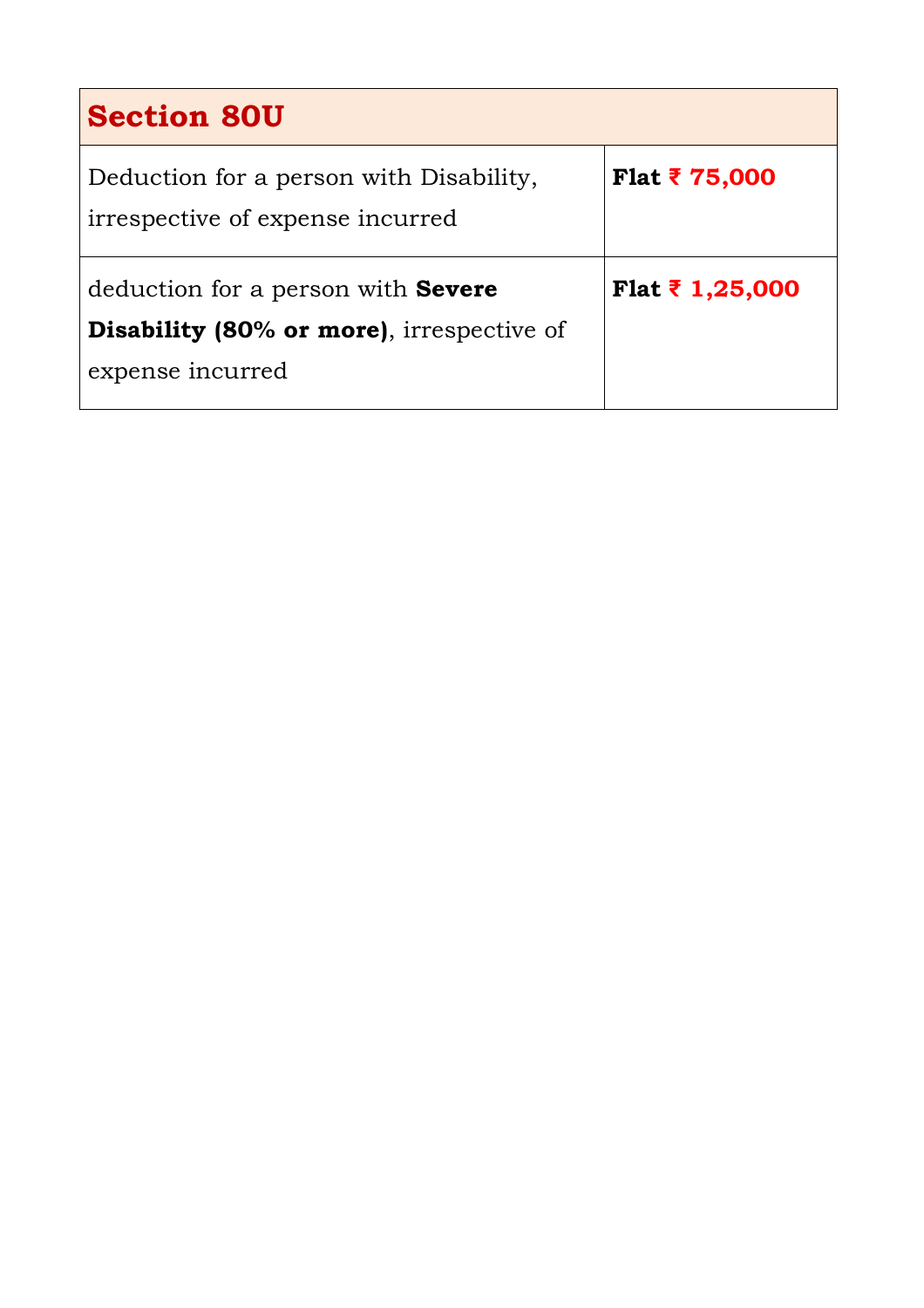| Tax Rebate u/s 87A            |                               |  |  |  |
|-------------------------------|-------------------------------|--|--|--|
| Total taxable income does not | <b>100%</b> of Income Tax, or |  |  |  |
| exceed Five Lakh rupees       | ₹ 12,500                      |  |  |  |
|                               | whichever is less             |  |  |  |
|                               |                               |  |  |  |